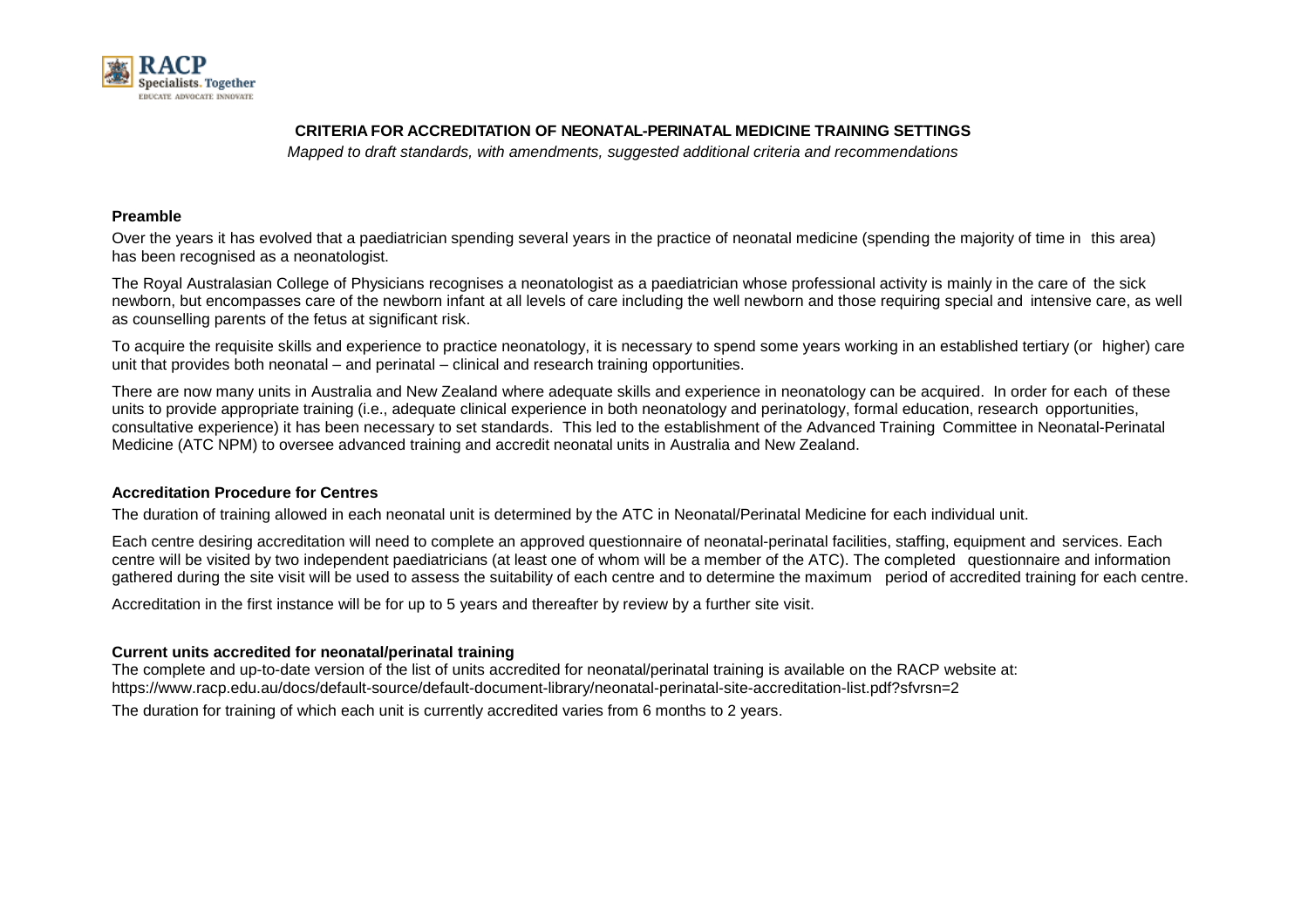

| <b>RACP Standards</b>                                                                                                                                                  | Minimum Requirements (set by each accrediting group)                                                                                                                                                                                            | Indicators for assessment (set<br>by each accrediting group)                         |
|------------------------------------------------------------------------------------------------------------------------------------------------------------------------|-------------------------------------------------------------------------------------------------------------------------------------------------------------------------------------------------------------------------------------------------|--------------------------------------------------------------------------------------|
| 1. Supervision                                                                                                                                                         |                                                                                                                                                                                                                                                 |                                                                                      |
| 1.1 There is a designated supervisor for each<br>trainee.                                                                                                              | There will be one or more Neonatologists to supervise Trainees<br>1.1.1<br>The ratio of trainees to neonatologist FTEs must not exceed 1.<br>1.1.2                                                                                              | Potential supervisors, with FTE<br>and qualifications, listed on site<br>survey form |
| 1.2 Trainees have access to supervision, with regular<br>meetings.                                                                                                     | Trainees meet with supervisors at least every 3 months.<br>1.2.1<br>There is supervision available that is sufficient to enable an<br>1.2.2<br>advanced trainee to complete a project (that would meet the college<br>guidelines) in 12 months. | Sites agree to this on site survey<br>form. Verified by trainee/s                    |
| 1.3 Supervisors are RACP approved and meet any<br>other specialty specific requirements regarding<br>qualifications for supervisors                                    | 1.3.1<br>Supervisors will have FRACP or equivalent and be a neonatologist<br>with at least a 0.5 FTE appointment.                                                                                                                               | As per 1.1                                                                           |
| 1.4 Supervisors are supported by the setting or<br>network to be given the time and resources to meet<br>RACP Supervision requirements and criteria on<br>supervision. | 1.4.1<br>Neonatologists have a proportion of non-clinical administration time,<br>or other protected time, part of which can be directed to supervision<br>of Trainees.                                                                         | Sites agree to this on site survey<br>form. Verified by trainee/s                    |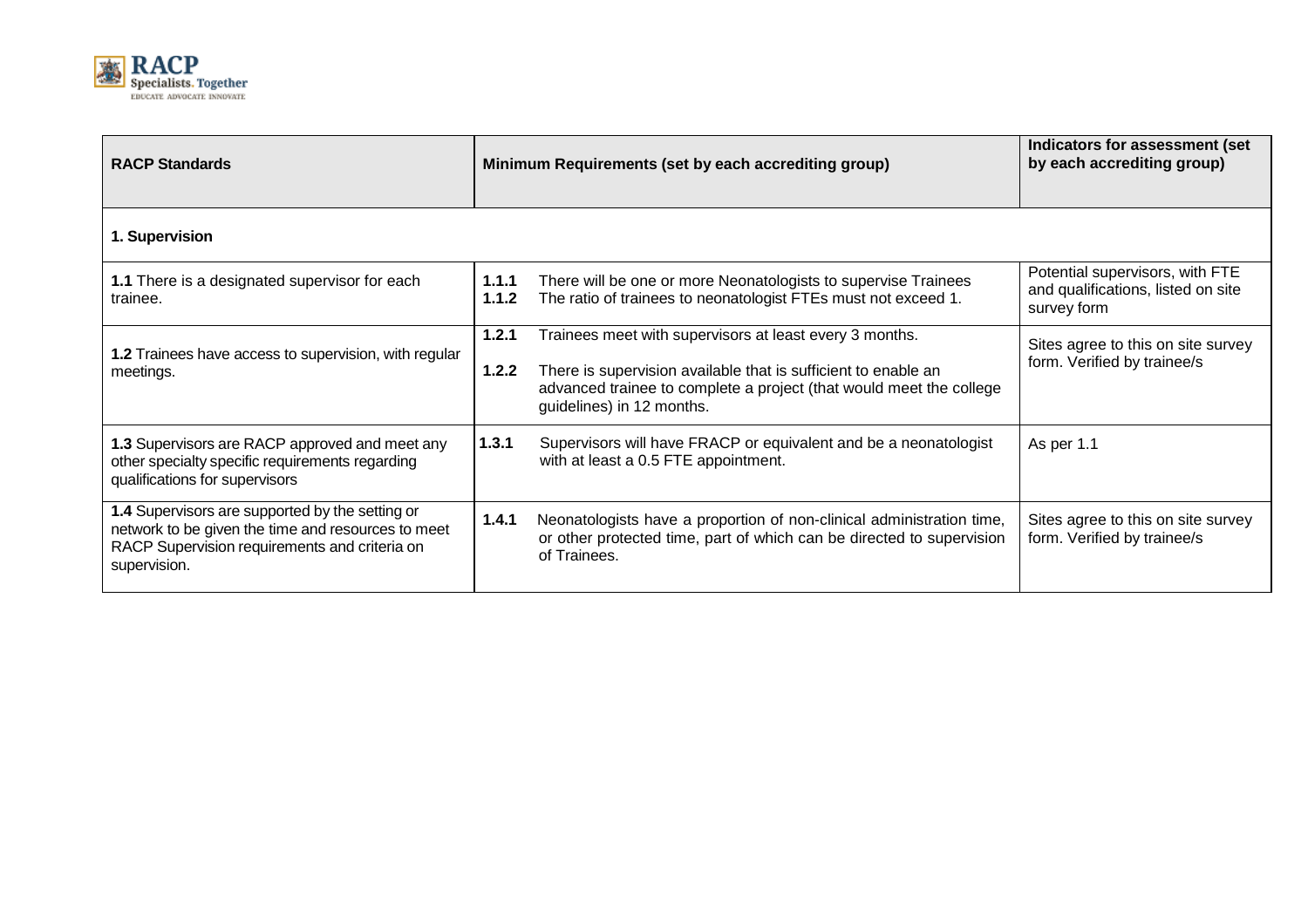

| <b>RACP Standards</b>                                                                                                                                                               | Minimum Requirements (set by each accrediting group)                                                                                                                                                                                                                                                                                                                                                                                                                                                                                                                                                                                               | <b>Indicators for assessment (set</b><br>by each accrediting group)                                                                        |  |
|-------------------------------------------------------------------------------------------------------------------------------------------------------------------------------------|----------------------------------------------------------------------------------------------------------------------------------------------------------------------------------------------------------------------------------------------------------------------------------------------------------------------------------------------------------------------------------------------------------------------------------------------------------------------------------------------------------------------------------------------------------------------------------------------------------------------------------------------------|--------------------------------------------------------------------------------------------------------------------------------------------|--|
| 2. Teaching and Learning                                                                                                                                                            |                                                                                                                                                                                                                                                                                                                                                                                                                                                                                                                                                                                                                                                    |                                                                                                                                            |  |
| 2.1 There is an established training program or<br>educational activities such as multidisciplinary<br>meetings, academic meetings, rounds, journal clubs.                          | 2.1.1<br>Trainees are able to attend the majority of the following types of<br>meetings:<br>Perinatal Mortality/Morbidity meetings<br>Neonatal Mortality/Morbidity meetings<br>Case conferences<br>Journal reviews<br>X-ray meetings<br>Registrar/Fellow tutorials<br><b>Neonatal Grand Rounds</b>                                                                                                                                                                                                                                                                                                                                                 | Meetings and frequency of other<br>education activities described on<br>site survey form. Trainees verify<br>that they are able to attend. |  |
|                                                                                                                                                                                     | The duties of Trainees includes teaching:<br>2.1.2<br>Junior trainees<br>Medical students<br>Neonatal nurses, and<br>In a neonatal resuscitation program.                                                                                                                                                                                                                                                                                                                                                                                                                                                                                          | Teaching duties of trainee are<br>agreed to on site survey form.<br>Trainees verify their teaching<br>duties.                              |  |
| 2.2 There are opportunities to attend external<br>education activities as required.                                                                                                 | Each trainee has provision for study leave to attend external<br>2.21<br>education activities as required.                                                                                                                                                                                                                                                                                                                                                                                                                                                                                                                                         | Site agrees to this on site survey<br>form, and provides information on<br>study leave provision and<br>attendance at external activities. |  |
| 2.3 There are facilities and equipment to support<br>educational activities, such as study areas and<br>tutorial rooms.                                                             | 2.3.1<br>There are meeting rooms and other facilities available for the<br>activities under section 2.1, above.                                                                                                                                                                                                                                                                                                                                                                                                                                                                                                                                    | Facilities described on site survey<br>form. Verified on site visit.                                                                       |  |
| 2.4 There is access to sources of information, both<br>physical and online, including a medical library or e-<br>library facility appropriately equipped for physician<br>training. | There is an on-site medical library providing basic and clinical<br>2.4.1<br>resource material, plus support services such as title-search<br>capability, and electronic access to major paediatric, neonatal and<br>perinatal journals; internet access and Medline database searches.<br>2.4.2<br>There should be dedicated computers available for trainee-use only<br>24 hours within the Neonatal Unit<br>There should be 24 hour internet and e-mail access within the<br>2.4.3<br><b>Neonatal Unit</b><br>There should be 24 hour availability of standard and neonatal and<br>2.4.4<br>obstetric reference texts within the Neonatal Unit. | Resources described on site<br>survey form. Trainees verify<br>access. Verified on site visit.                                             |  |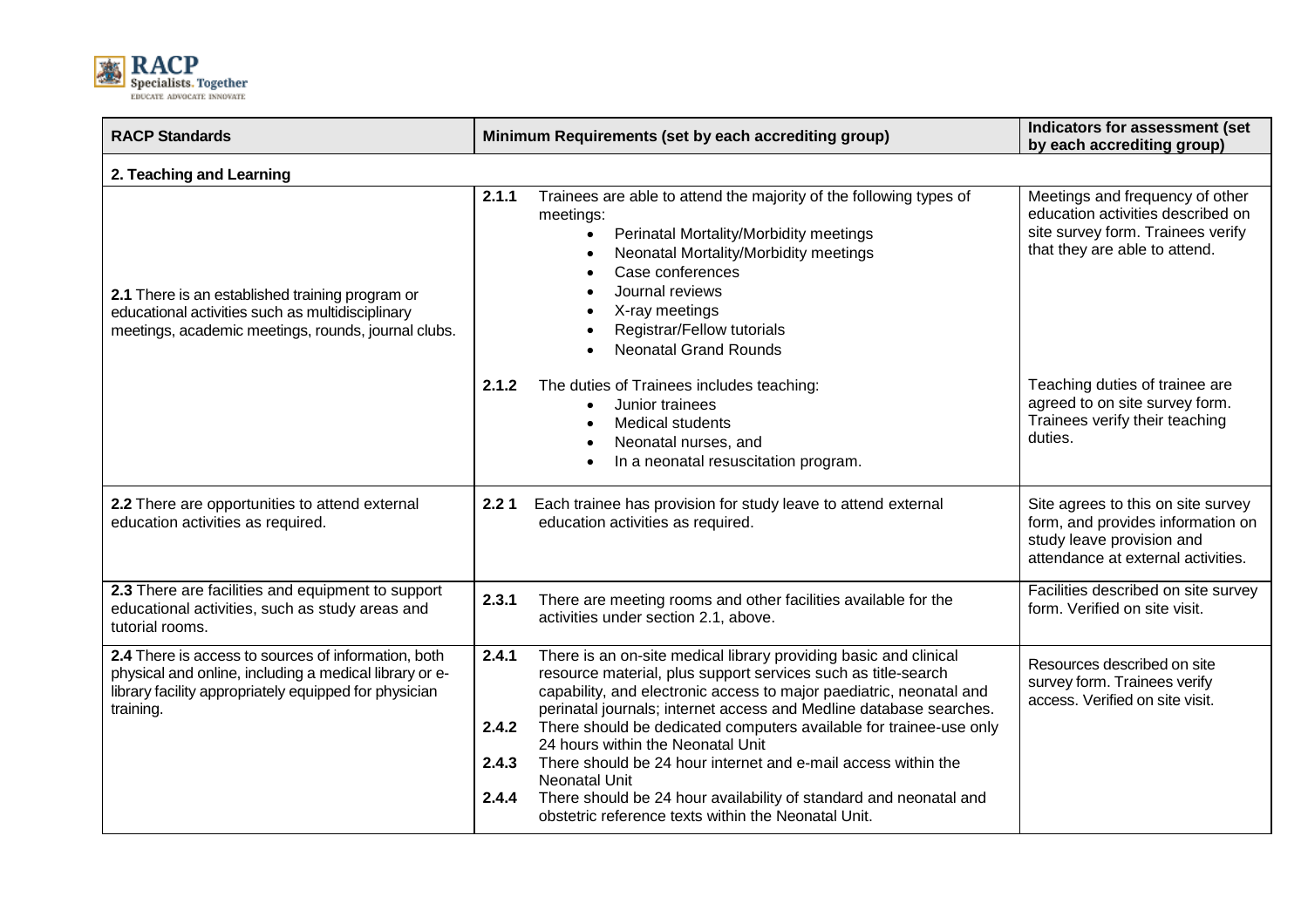

| <b>RACP Standards</b>                                                               | Minimum Requirements (set by each accrediting group) |                                                                                                                                                                                                                                                                                                                                                                                                                                                                                                                                                               | Indicators for assessment (set<br>by each accrediting group)                                                |
|-------------------------------------------------------------------------------------|------------------------------------------------------|---------------------------------------------------------------------------------------------------------------------------------------------------------------------------------------------------------------------------------------------------------------------------------------------------------------------------------------------------------------------------------------------------------------------------------------------------------------------------------------------------------------------------------------------------------------|-------------------------------------------------------------------------------------------------------------|
| 3. Profile of work                                                                  |                                                      |                                                                                                                                                                                                                                                                                                                                                                                                                                                                                                                                                               |                                                                                                             |
| 3.1 The setting shall provide a suitable workload<br>and appropriate range of work. | 3.1.1<br>$\bullet$                                   | The setting should be one of the two main types of neonatal unit:<br>Neonatal unit in a tertiary perinatal centre (Perinatal Centre):<br>The obstetric and neonatal-perinatal training program<br>must be closely associated.<br>These units may or may not provide experience in<br>$\overline{\phantom{m}}$<br>the care of neonates with surgical conditions.<br>Neonatal unit in children's hospitals:<br>These units mainly care for neonates with surgical<br>conditions.<br>They do not provide any perinatal experience.                               | Type of unit specified and<br>experience available listed on site<br>survey.                                |
|                                                                                     | 3.1.2                                                | In a perinatal centre:<br>The unit must have an intensive care nursery.<br>The number of births within the region from which the centre<br>receives referrals should be at least 8,000 per year.<br>The Level 3 facility should have at least 2,500 births per year.<br>The number of infants needing airway support should be at<br>least 100 per year.<br>The unit must provide experience with follow-up activities<br>(short-term follow-up, long-term neurodevelopmental follow-<br>up, discharge planning)                                              | Annual case numbers provided<br>on site survey form.<br>Example roster/s attached with<br>site survey form. |
|                                                                                     | 3.1.3                                                | In a Neonatal unit in a children's hospital:<br>The unit must have an intensive care nursery.<br>Most of the following conditions should receive pre-op and<br>post-op care in the unit:<br>Gut problems (e.g. NEC, gut atresias, volvulus,<br>$-$<br>malrotation);<br>Chest problems (e.g. TOF, oesophageal fistula,<br>$\overline{\phantom{a}}$<br>CCAM, biopsy);<br>Diaphragmatic hernia;<br>Exomphalos/gastroschisis;<br>Neurosurgical problems (e.g. ventricular shunt/drain,<br>repair spina bifida);<br>PDA requiring ligation;<br>ROP requiring laser | Clinics, frequency, patient<br>numbers and Trainee involvement<br>described on site survey form.            |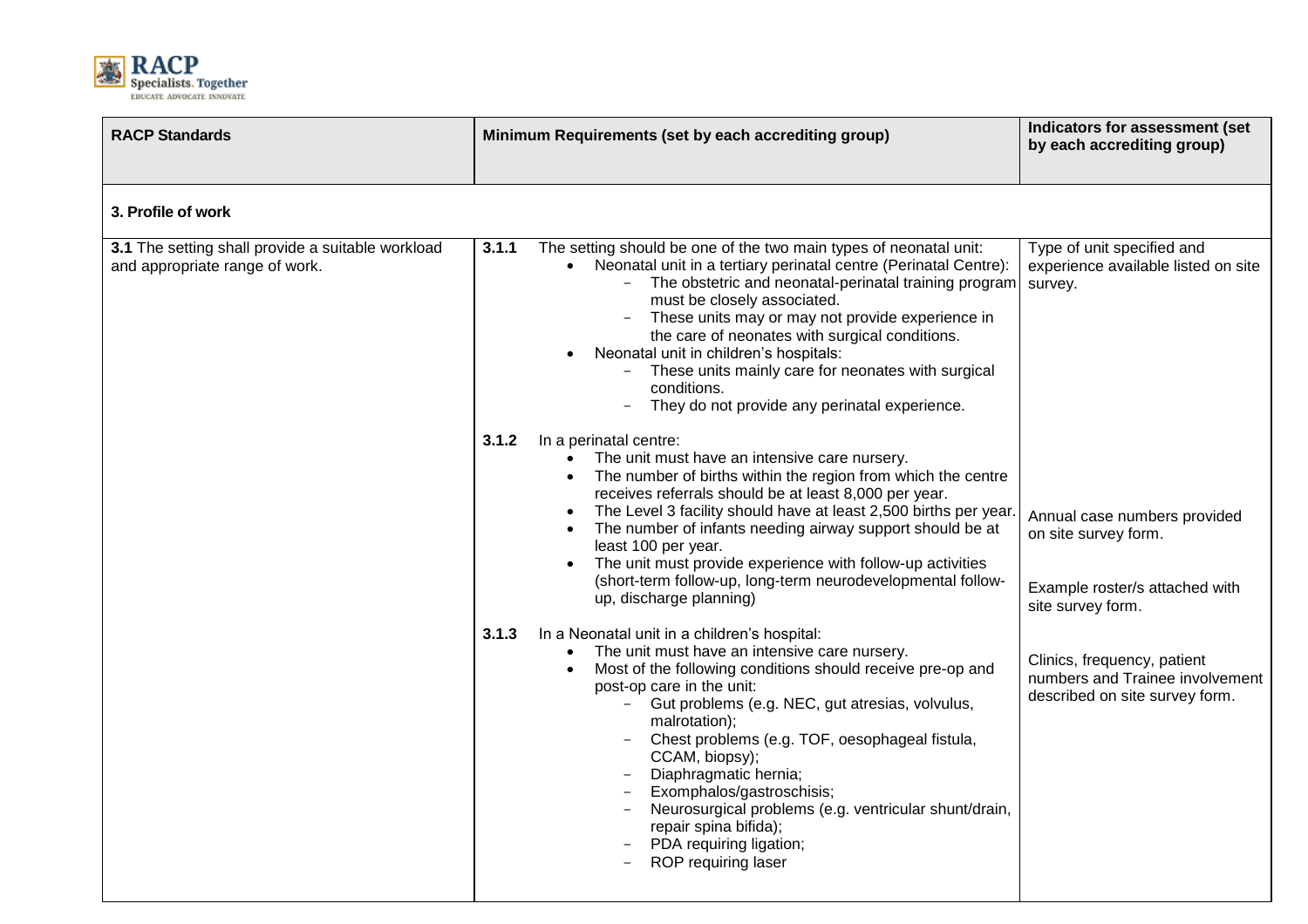

|                                                                                          | 3.1.4          | The unit must provide experience with follow-up<br>$\bullet$<br>activities (short-term follow-up, long-term<br>neurodevelopmental follow-up, discharge planning)<br>The unit must provide transition to consultant skills experience.<br>The duties of the trainee must include regular planned episodes<br>of the majority of the following:<br>Leading ward rounds<br>Planning retrievals<br>Leading discharge planning<br>Leading antenatal counselling sessions<br>Leading difficult discussions with parents (e.g.<br>withdrawal of care, consent to treatment etc.)<br>Unit/hospital committee work<br>Develop protocols and guidelines<br>Assessing performance of peers and juniors<br>Administration/management duties (e.g. rosters). | Site agrees to provide trainee<br>experience in these areas on site<br>survey form and Trainees verify<br>exposure.            |
|------------------------------------------------------------------------------------------|----------------|-------------------------------------------------------------------------------------------------------------------------------------------------------------------------------------------------------------------------------------------------------------------------------------------------------------------------------------------------------------------------------------------------------------------------------------------------------------------------------------------------------------------------------------------------------------------------------------------------------------------------------------------------------------------------------------------------------------------------------------------------|--------------------------------------------------------------------------------------------------------------------------------|
| 3.2 Trainees participate in quality and safety<br>activities.                            | 3.2.1<br>3.2.2 | Trainees participate in quality assurance/audit evaluations of clinical<br>management.<br>The unit has clinical practice guidelines and the Trainees' duties                                                                                                                                                                                                                                                                                                                                                                                                                                                                                                                                                                                    | Meetings and frequency<br>described on site survey form.<br>Trainee verifies attendance.<br>Trainee involvement listed on site |
|                                                                                          |                | involve creation and updating of these when needed.                                                                                                                                                                                                                                                                                                                                                                                                                                                                                                                                                                                                                                                                                             | survey and trainee verifies<br>involvement.                                                                                    |
| 3.3 There is the capacity for project work<br>(including research) and ongoing training. | 3.3.1          | The trainee has some protected research time                                                                                                                                                                                                                                                                                                                                                                                                                                                                                                                                                                                                                                                                                                    | Protected research time specified.<br>Trainee verifies protected time.                                                         |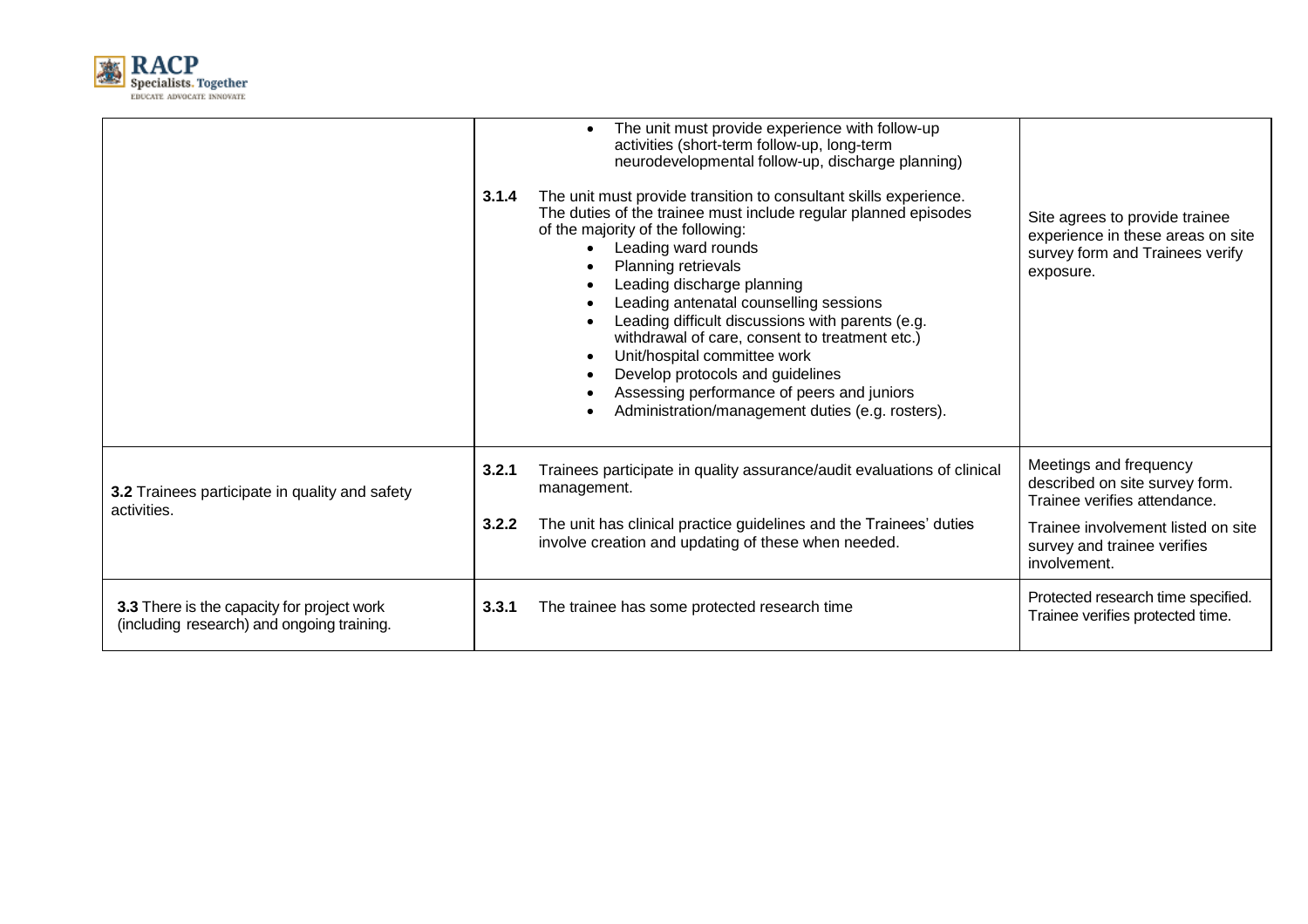

| <b>RACP Standards</b>                                 | Minimum Requirements (set by each accrediting group)                                                                                                                                                                                                                               | Indicators for assessment (set<br>by each accrediting group) |  |  |
|-------------------------------------------------------|------------------------------------------------------------------------------------------------------------------------------------------------------------------------------------------------------------------------------------------------------------------------------------|--------------------------------------------------------------|--|--|
| 4. Facilities and Infrastructure                      |                                                                                                                                                                                                                                                                                    |                                                              |  |  |
|                                                       | 4.1.1<br>Essential staff for the training program include all of the following<br>(not necessarily on the immediate hospital staff, but supporting the<br>neonatal clinical service and directly involved in the training<br>program):<br>Materno-fetal medicine (MFM) specialist, | Staff listed on site survey form                             |  |  |
|                                                       | paediatric cardiologist, paediatric<br>neurologist                                                                                                                                                                                                                                 |                                                              |  |  |
|                                                       | Paediatric surgeon                                                                                                                                                                                                                                                                 |                                                              |  |  |
|                                                       | Paediatric radiologist and ultrasonologist                                                                                                                                                                                                                                         |                                                              |  |  |
|                                                       | Fetal radiologist and ultrasonologist                                                                                                                                                                                                                                              |                                                              |  |  |
|                                                       | Clinical geneticist                                                                                                                                                                                                                                                                |                                                              |  |  |
|                                                       | Anaesthetists with competence in obstetric and neonatal<br>anaesthesia                                                                                                                                                                                                             |                                                              |  |  |
|                                                       | Pathologist, with competence in perinatal pathology                                                                                                                                                                                                                                |                                                              |  |  |
| 4.1 There are appropriate facilities and services for | Developmental paediatrician                                                                                                                                                                                                                                                        |                                                              |  |  |
| the type of work being undertaken.                    | Ophthalmologist with neonatal experience                                                                                                                                                                                                                                           |                                                              |  |  |
|                                                       | 4.1.2<br>Other staff desirable in the neonatal unit are medical and<br>paramedical specialists in the following areas - the majority of the<br>following should be available:                                                                                                      | Staff listed on site survey form                             |  |  |
|                                                       | <b>General Paediatrics</b>                                                                                                                                                                                                                                                         |                                                              |  |  |
|                                                       | Sub-specialty paediatrics - nephrology,<br>gastroenterology, pulmonary medicine, endocrinology,<br>immunology, pharmacology, infectious disease,<br>paediatric haematologist                                                                                                       |                                                              |  |  |
|                                                       | <b>Obstetrics</b>                                                                                                                                                                                                                                                                  |                                                              |  |  |
|                                                       | Obstetric physician and endocrinologist                                                                                                                                                                                                                                            |                                                              |  |  |
|                                                       | Surgery                                                                                                                                                                                                                                                                            |                                                              |  |  |
|                                                       | Neurosurgery, orthopaedics, urology, plastic surgery,<br>ENT, cardiothoracic surgeon                                                                                                                                                                                               |                                                              |  |  |
|                                                       | Social Work                                                                                                                                                                                                                                                                        |                                                              |  |  |
|                                                       | Medical social workers with special experience in<br>mother/infant health.                                                                                                                                                                                                         |                                                              |  |  |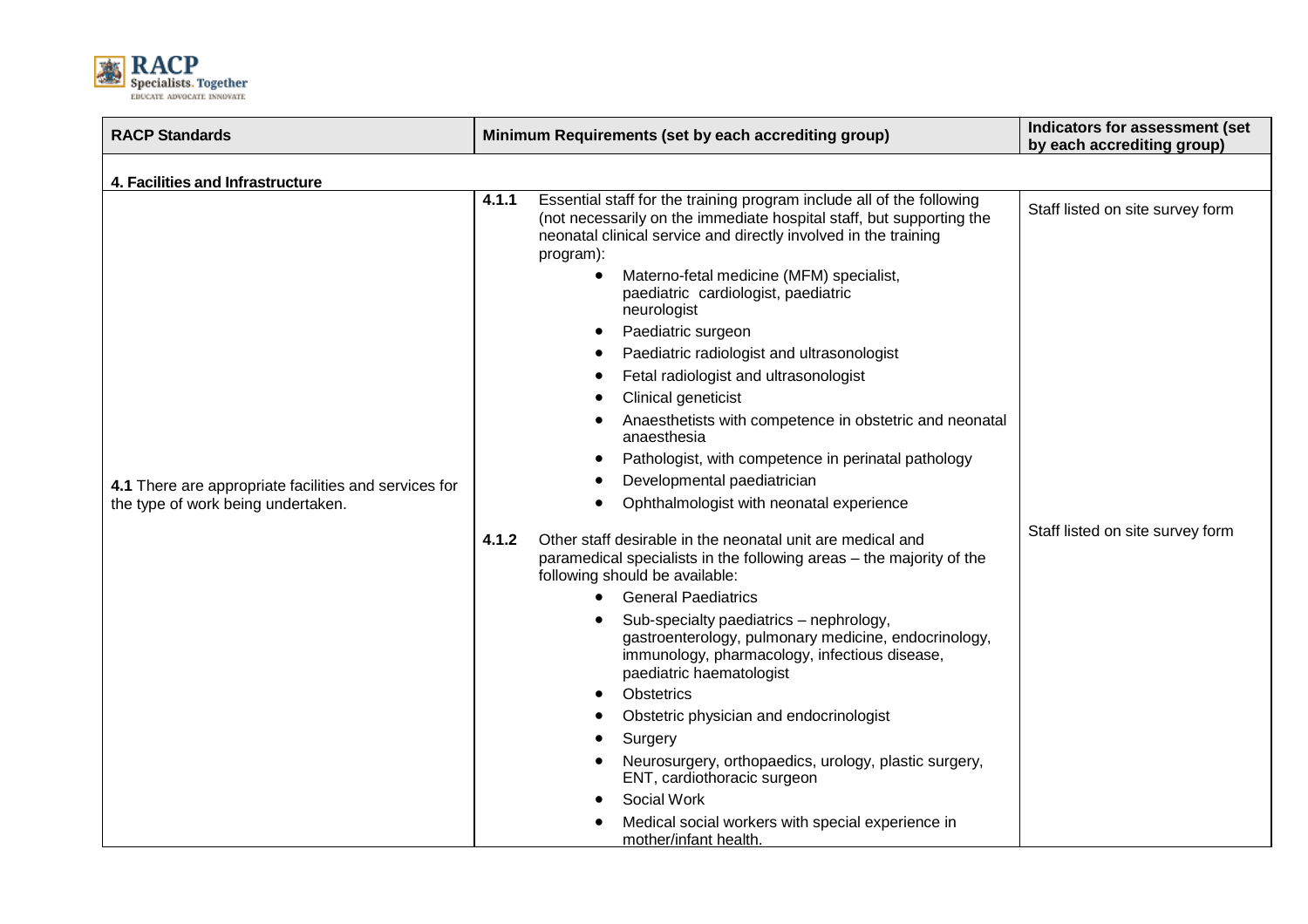

|                                                                                               | Physiotherapy<br>Staff with special skills in newborn care and follow-up<br>assessment<br><b>Biomedical Engineering</b><br><b>Epidemiology and Statistics</b>                                                                                                                                                                                                                                                                                                                                                                                                                                                                                                                                                                                                                                                                                                                                                                                                                                                                                                                                                                                |                                                                                                                            |
|-----------------------------------------------------------------------------------------------|----------------------------------------------------------------------------------------------------------------------------------------------------------------------------------------------------------------------------------------------------------------------------------------------------------------------------------------------------------------------------------------------------------------------------------------------------------------------------------------------------------------------------------------------------------------------------------------------------------------------------------------------------------------------------------------------------------------------------------------------------------------------------------------------------------------------------------------------------------------------------------------------------------------------------------------------------------------------------------------------------------------------------------------------------------------------------------------------------------------------------------------------|----------------------------------------------------------------------------------------------------------------------------|
|                                                                                               | <b>Essential facilities</b><br>4.1.3<br>Blood gas estimations available 24 hours, with 15<br>minutes response when needed;<br>Microchemical laboratory with 24 hour capacity, and 60<br>minute availability of basic determinations;<br>Haematology laboratory with 24 hour capacity for<br>complete blood picture, platelet count, and coagulation<br>studies;<br>Radiology service, able to provide portable x-rays within<br>$\bullet$<br>the nursery, with 30 minute response when needed;<br>Blood bank and blood serology facilities;<br>Pharmacy able to provide parenteral nutrition solutions;<br>Bacteriology/virology diagnostic laboratory;<br>ECG;<br>EEG;<br>Ultrasound facilities, both for cardiac and central<br>nervous system investigations;<br>Perinatal diagnostic laboratory which performs current<br>tests of fetal well-being;<br>A cytogenetic laboratory;<br>Facilities for training in neonatal resuscitation programs<br>4.1.4<br>Neonatal nursing staff with leadership by trained nurses specialising<br>in newborn care. At least half of the nursing staff should be neonatal<br>intensive care qualified. | Facilities and services listed on<br>site survey form<br>Staff listed on site survey form                                  |
| 4.2 Each trainee has a designated workspace<br>including a desk, telephone and IT facilities. | 4.2.1 The trainees have their own designated offices with desk, telephone<br>and IT facilities.                                                                                                                                                                                                                                                                                                                                                                                                                                                                                                                                                                                                                                                                                                                                                                                                                                                                                                                                                                                                                                              | Trainee's access to office space<br>described on site survey form and<br>verified by Trainee/s. Verified on<br>site visit. |